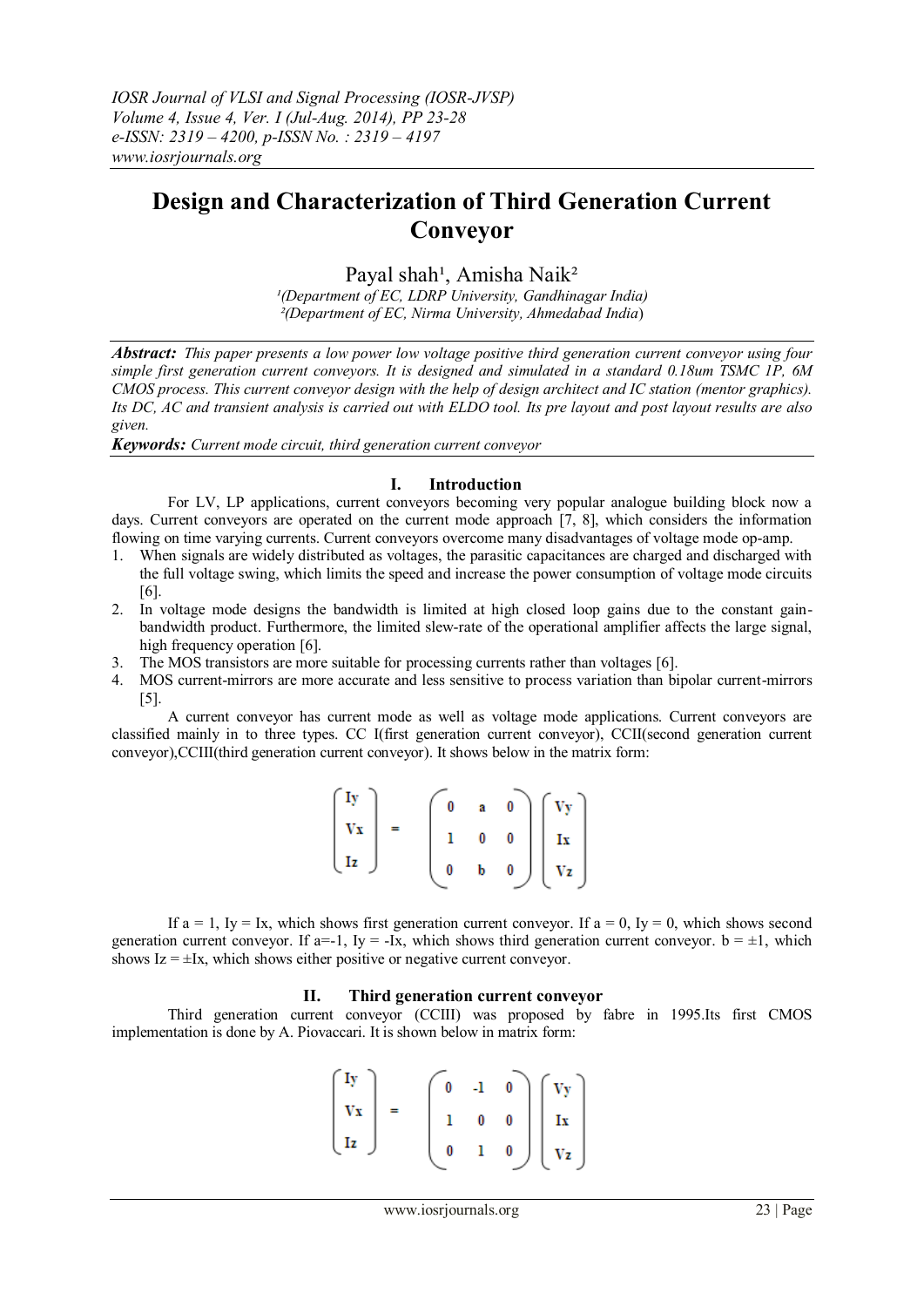CCIII works same as CCI except that the currents in ports X and Y flow in opposite directions. Here, Iz current follows current flowing in to the X terminal. It is a push-pull conveyor built from four simple first generation current conveyors [5]. Thus, the X and Y terminal impedances are maintained comparable low [5]. The third generation current conveyors (CCIIIs) can be considered as a current controlled current source with **a**  unity gain [10]. Its schematic view is shown below.



**Fig. 1.**Schematic of CCIII

This type of the current conveyor is useful to take out the current flowing through a floating branch of a circuit and can be utilized in realization of various multifunction filters, inductance simulation and all pass sections [10].The dimensions of the MOS transistors are given below in table1.

| <b>Table 1.</b> Aspect fatto of transistors of Fig. 1 |               |               |  |  |  |
|-------------------------------------------------------|---------------|---------------|--|--|--|
| Transistor                                            | $W(in \mu m)$ | $L(in \mu m)$ |  |  |  |
| M3, M8                                                | 6.84          | 0.35          |  |  |  |
| M2,M6                                                 | 4.24          | 0.35          |  |  |  |
| M4,M5                                                 | 1.24          | 0.35          |  |  |  |
| M7,M9                                                 | 4.04          | 0.35          |  |  |  |
| M11, M16                                              | 2.5           | 0.35          |  |  |  |
| M10,M14                                               | 1.4           | 0.35          |  |  |  |
| M12, M13                                              | 1.2           | 0.35          |  |  |  |
| M15, M17, M19                                         | 1.44          | 0.35          |  |  |  |
| M18                                                   | 1.14          | 0.35          |  |  |  |

**Table 1.**Aspect ratio of transistors of Fig.1

## **III. Simulation Results**

The performances of presented CCIII are verified by Mentor Graphics simulation program using TSMC 0.18um CMOS technology. Here  $\pm 1.8V$  input supply is used for the operation of CCIII. For this circuit DC bias current value is set to 5µA.

The main DC and AC characteristics of the CCIII, such as plots of Vx versus Vy, plots of  $Iz+$  and Iy versus Ix, frequency responses of Vx/Vy and Iz+/Ix are obtained.

The DC transfer characteristic of Vx versus Vy is shown in fig.2. Here input voltage is applied to Y terminal, output is taken from the X terminal with infinite load resistance connected to X terminal [10]. Z terminal is being grounded .Here linearity range is obtained from -1.14V to 1.14V.

Fig.3 shows DC transfer characteristics for Ix, Iy and Iz+ terminal. To obtained DC current waveforms, terminal X and terminal Z is being short circuited. Here maximum and minimum limits of the current Iz+ is obtained as:  $Iz+max = 0.93mA$ ,  $Iz+min=-0.39mA$ .

Fig.4 shows the AC characteristics of voltages Vx and Vy.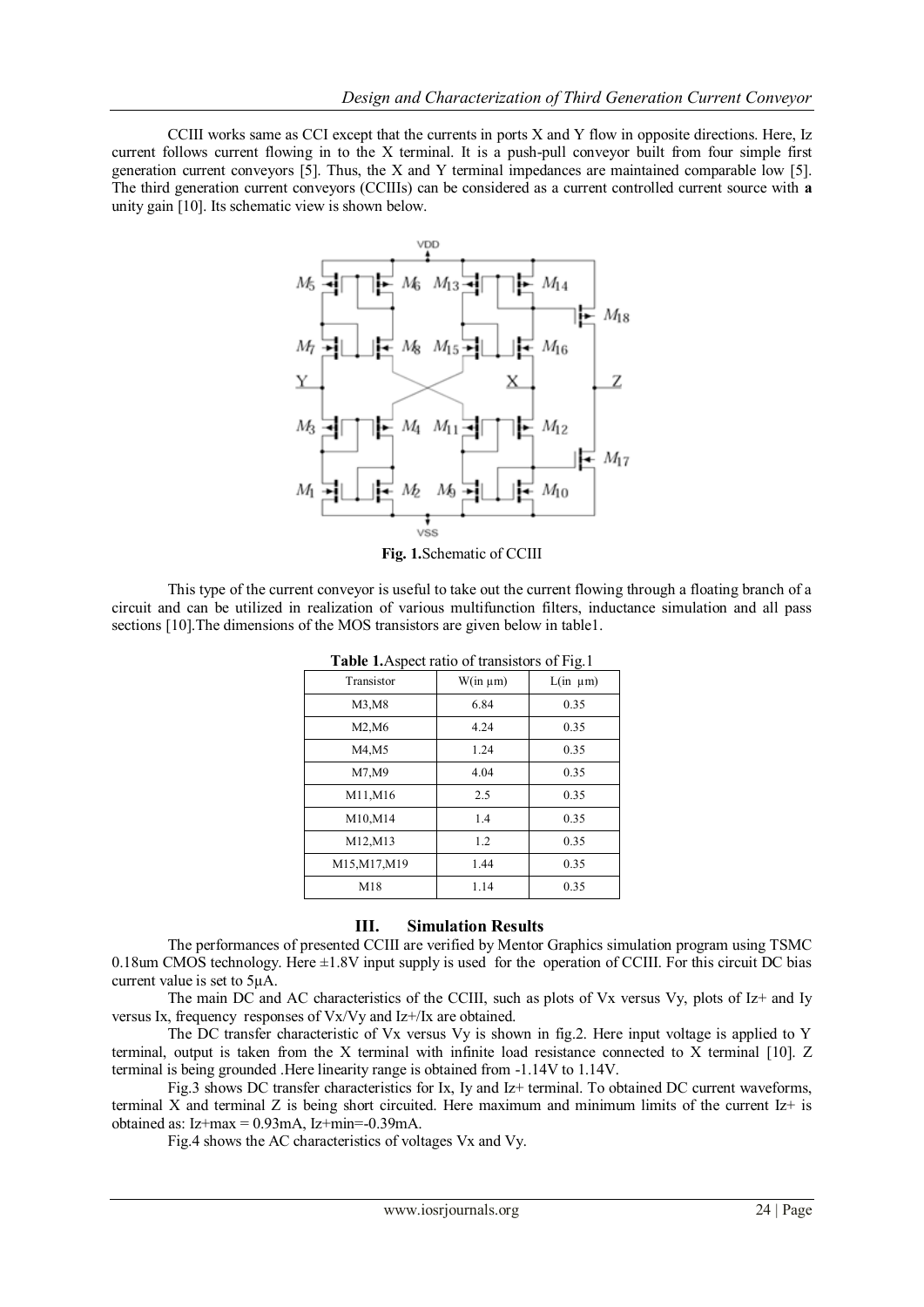$f_{-3d}$  frequency of (Vx/Vy) is 1.24GHz. fig.5 shows current waveforms. For (Iz+/Ix),  $f_{-3d}$  frequency is 80.65Mhz.Fig.6 shows waveforms of trans impedance Rx, Rz as 26.98KΩ and 25.68KΩ respectively. Fig.7 shows transient analysis of voltages Vx, Vy.

Fig.8 shows layout of third generation current conveyor. This layout is simulated using IC station of mentor graphics. Results of post layout are depicted in Table 2.

Table 2 summarized performance characteristics of CCIII.

## **IV. Conclusion**

CCIII is simulated and analyzed for pre layout and post layout design. It has good gain and high bandwidth. It uses low voltage and consumes low power. Here current gain will be improved by increasing trans impedance at X and Z terminals. Voltage gain will be improved by using modified topologies. By analyzing results, it is assured that current mode circuits give better performance in low voltage low power applications as compared with voltage mode circuits.

## **Acknowledgment**

I would like to thank Dr. N.M.Devashrayee, coordinator of M. Tech EC- VLSI Design, Institute of Technology, Nirma University for providing encouragement, constant guidance and kind support throughout this time interval. I would like to thank my guide Dr. Amisha Naik from the bottom of my heart who taught me many fundamental theories of current mode circuits. I would like to thank Mr. Prasanna shukla,lab in charge of M. Tech EC VLSI Design for his support.

#### **References**

- [1]. FABRE, A.: 'Third-generation current conveyor: A new helpful active element', Electron. Lett.. 1995, 31, (9, pp. 338-339 [2]. BRUUN, E.: 'Class AB CMOS first-generation current conveyor'. Electron. Lett.. 1995, 31, (6
- [2]. BRUUN**,** E**.:** "Class AB CMOS first-generation current conveyor", Electron. Lett.. 1995, 31, (6)**,** pp. 422423
- [3]. A. Piovaccari, "CMOS integrated third-generation conveyor," Electronics Letters, Vol. 31, No. 15, pp. 1228-1229, 1995.
- [4]. Giuseppe Ferri and Nicola C. Guerrini."Low Voltage Low Power CMOS Current Conveyors"by Pg no.126-128
- [5]. Kimmo Koli,,''CMOS Current Amplifiers:Speed versus Nonlinearity",Ph.D,Dissertation,Helsinki University of Technology,Finalnd,Oct-2000.
- [6]. Amisha Naik.,"Novel Topologies of second generation current conveyors for low power low voltage applications",Ph.D, Dissertation, Nirma University, Ahmedabad, May-2011.
- [7]. C.Toumazou,A.Payne,D.Haigh.Analogue IC design:The current mode approach.Peter Peregrinus 1990.
- [8]. G.Palumbo, S.Palmisano, S.Pennisi .CMOS current amplifiers. Boston: Kluwer Academic Publishers,1999.
- [9]. Nadhmia Bouaziz El Feki,Dorra Sellami Masmoudi,"High Performance Dual-Output Second and Third Generation Current Conveyors and Current-Mode Multifunction Filter Application",6<sup>th</sup> International Multi-Conference on Systems, Signals and Devices,2009.
- [10]. S.Minaei,M.Yildiz,H.Kuntman, S.turkoz,"High performance CMOS realization of the third generation current conveyor(CCIII),IEEE,2002.

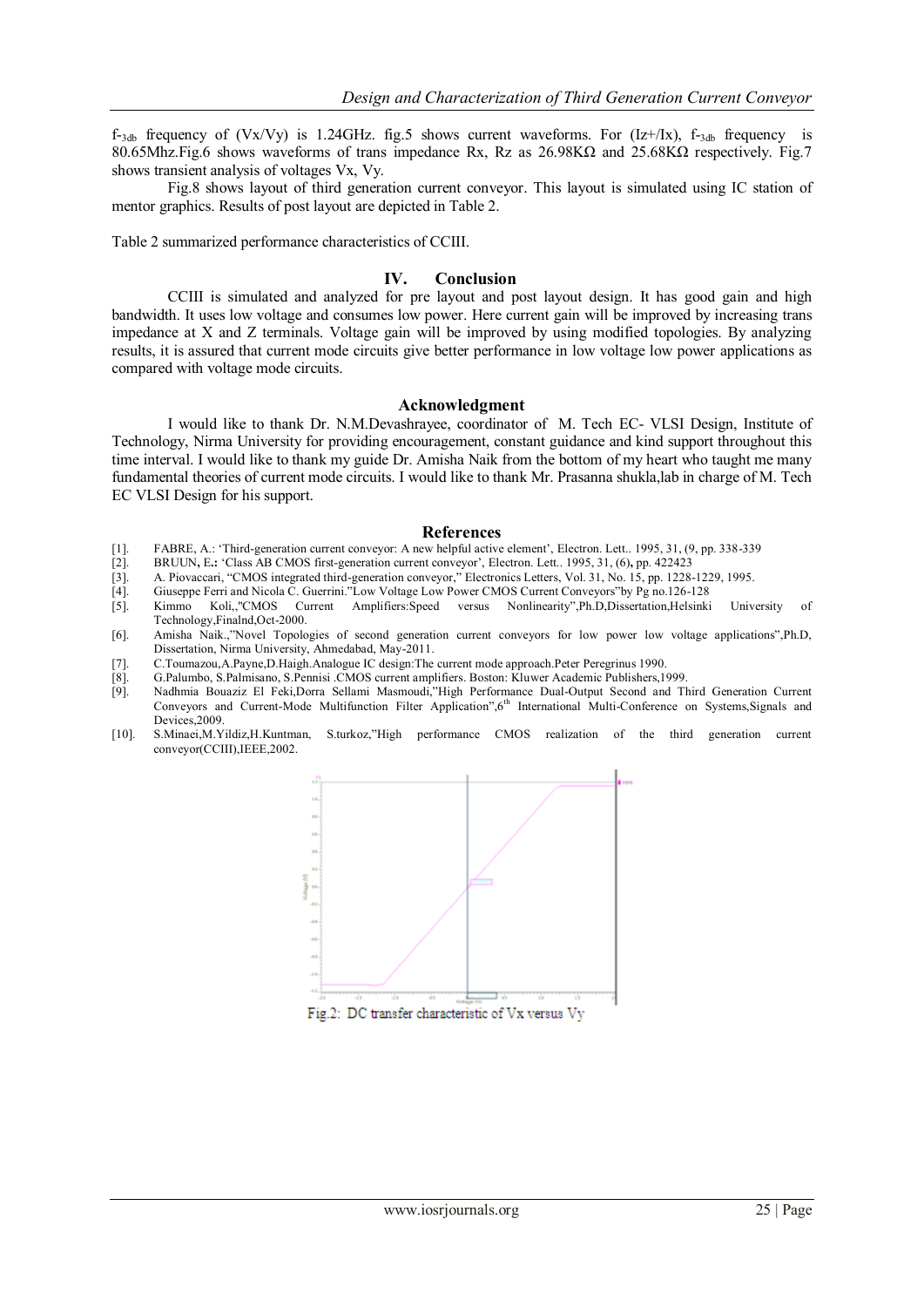





Fig.4: AC response of voltages Vx, Vy



 ${\rm Fig. 5:}$  .<br>AC response of currents Ix, Iy, Iz+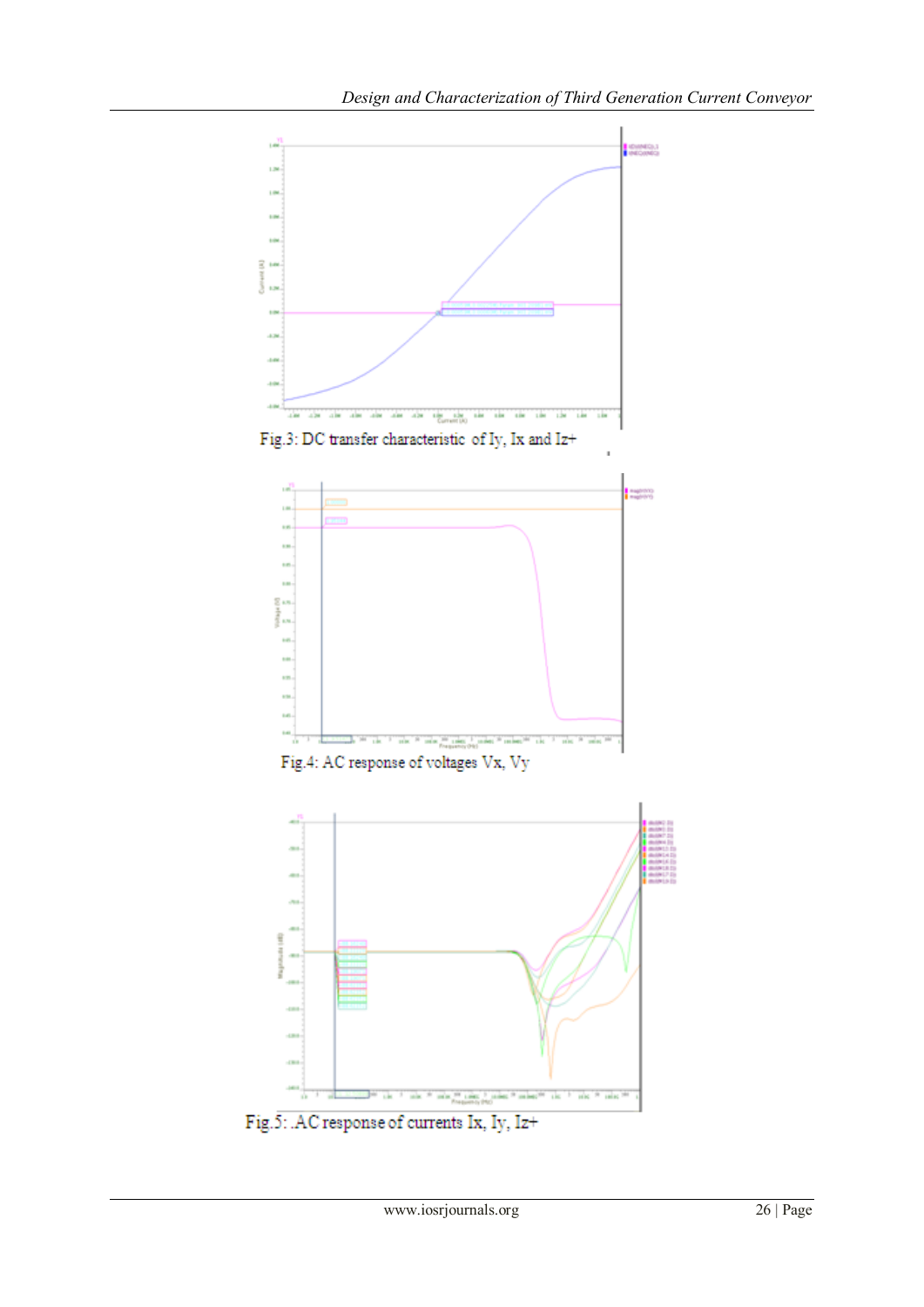

Fig.8: Layout of third generation current conveyor